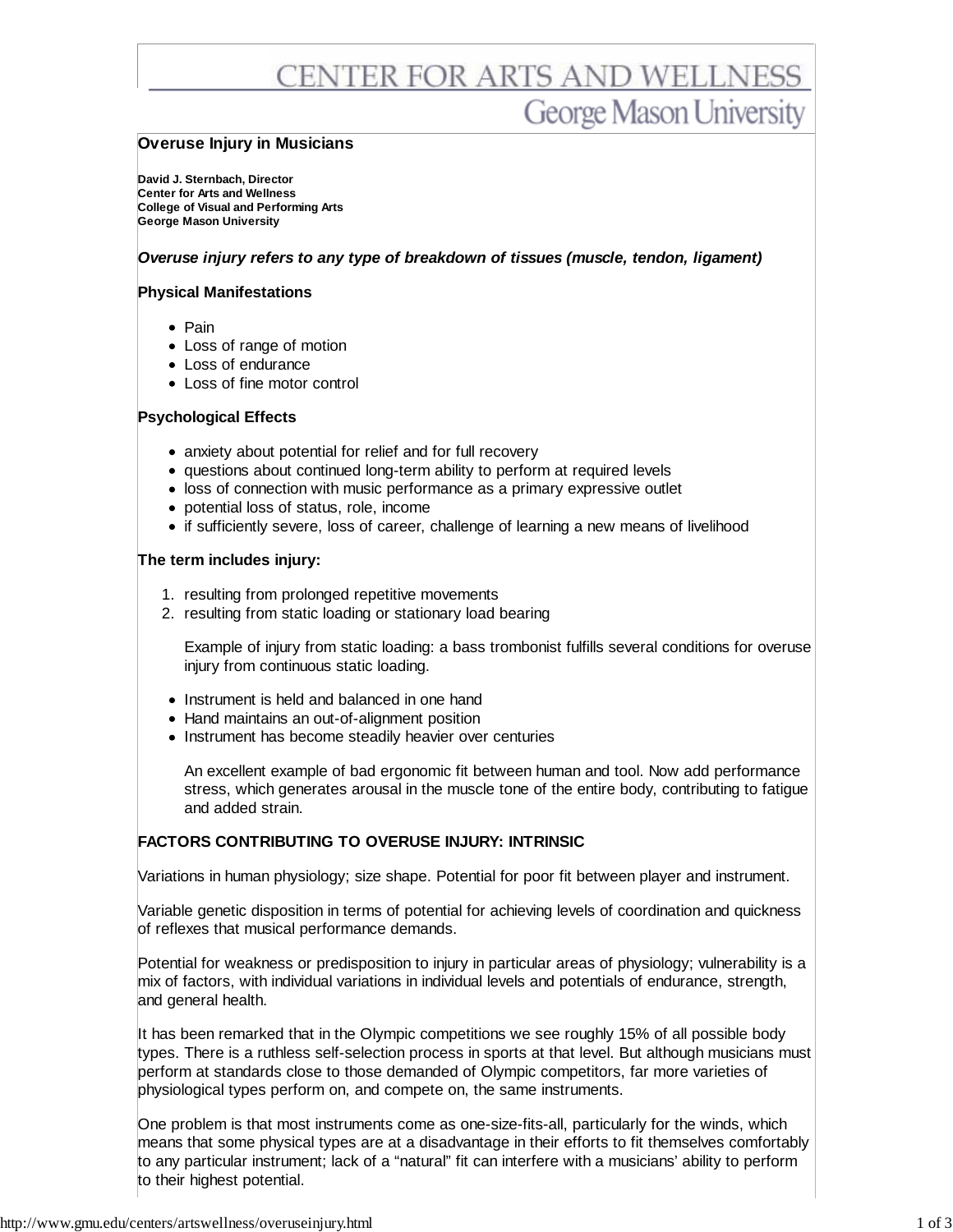String teachers help beginners starting out on instruments sized appropriately to the student's growth and age. One observer has remarked that beginning flute students would do well to be given smaller, lighter Eb flutes. There maybe value in bringing influence to bear on manufacturers to introduce smaller-scaled beginner's wind instruments, and value in exploring where customizing instruments to suit individual players may help create better player-instrument fit.

# **FACTORS CONTRIBUTING TO OVERUSE INJURY; EXTRINSIC**

- Environmental; extremes of heat or cold, changes in humidity, issues of air quality.
- Change in repertoire: tackling a work that places new demands physically
- Change in teacher
- Change in equipment
- Increased preparation and/or performance pressure-audition, school juries, solos, etc.
- Overpracting
- Basic flaws in technical approach
- Postural errors
- Excessive tensions in the body and in the mind
- Stress
- Illness

Seat problems; poor fit, poor ergonomic design Crowding in seating arrangements in ensembles leading to distortions of posture See also, Dr. Robert Holt's list of occupational stressors.

## CLASSIFICATION OF INJURY LEVELS

**Grade I:** pain occurs at the site of overuse only. Pain is modest and disappears after practicing or performing is finished. Adequate rest periods between effort, modest heat therapy, stretching, massage and be effective.

**Grade II:** pain at multiple sites, pain is more severe. No interference with normal Activities of Daily Living (ADL). Icing, rest, massage, anti-inflammatories, appropriate compensatory stretching, and relaxation skills are effective and relaxation skills are effective and useful, and may alleviate symptoms.

**Grade III:** Pain exists at multiple sites, pain persists after playing. Some pain accompanying normal ADL. May have loss of facility, some weakness in immediate and associated areas. Primary level of interventions is no longer ineffective (cooling, massage, rest periods).

**Grade IV:** same as Grade III but all Activities of Daily Life are accompanied by pain, and there is impairment of functioning.

**Grade V:** loss of capacity to use affected area is secondary to disabling pain. The injured individual cannot use that part of the body when making music or for any other activity.

**Grades III, IV, V** require consultation with performing arts medicine specialists.

# **LOCUS OF PAIN**

These are statistical breakdowns of the most common locations for pain in musicians

- 1. Hand and wrist 41%
- 2. Forearm 11%
- 3. Elbow area 10%
- 4. Shoulder 35%
- 5. Scapular area 7%
- 6. Neck 38%
- 7. Thoracic spine 8%
- 8. Lumbar spine 26%
- 9. TMJ 1%

(These statistic's from Norris, R., 1987, and others are primarily drawn from populations of string players and pianists. Little data were being collected at the time of this and other summaries of studies on incidence of embouchure problems in wind players.)